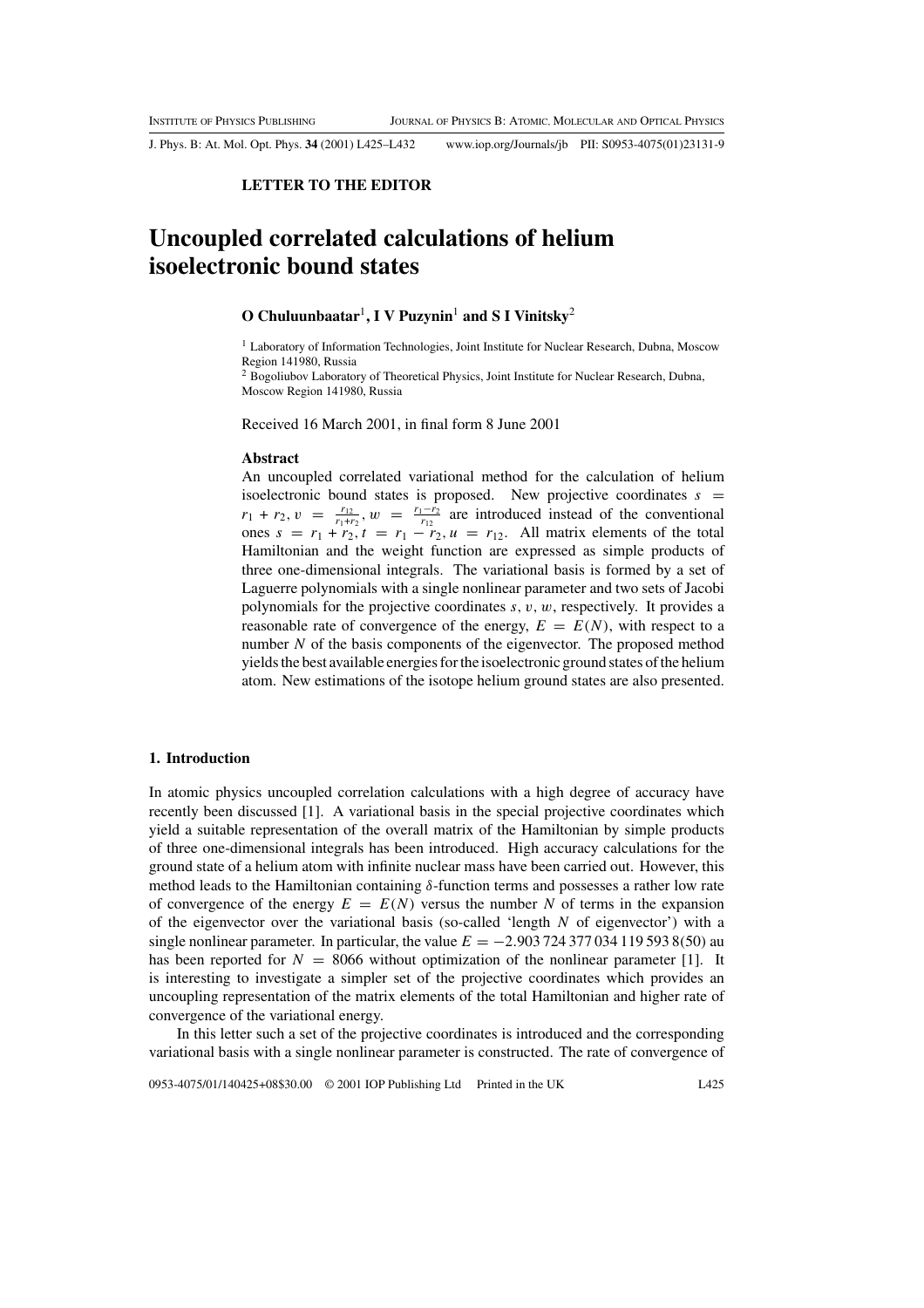the energy of helium isoelectronic ground states is studied and the comparison with known calculations is carried out. As a result, new estimations of the isotope helium ground states are presented.

## **2. New uncoupled correlated representation**

We consider solutions of the Schrödinger equation with the two-electron nonrelativistic Hamiltonian  $\overline{H}$  with the nuclear mass being infinite or finite. This Hamiltonian can be rewritten as:

$$
\overline{H} = -\frac{1}{2} \left( \nabla_{r_1}^2 + \nabla_{r_2}^2 + \frac{1}{M} \nabla_{r_{12}}^2 \right) + \frac{1}{r_{12}} - \frac{Z}{r_1} - \frac{Z}{r_2}
$$
(1)

where  $M$  is the nuclear mass,  $Z$  is the nuclear charge,  $r_i$  is the distance between the nucleus and the *i*th electron and  $r_{12}$  is the distance between the electrons. In spherical coordinates for two-electron S states the Hamiltonian takes the form

$$
H(r_1, r_2, r_{12}) = -\frac{1}{2} \left( 1 + \frac{1}{M} \right) \left( \frac{\partial^2}{\partial r_1^2} + \frac{2}{r_1} \frac{\partial}{\partial r_1} \right) - \frac{1}{2} \left( 1 + \frac{1}{M} \right) \left( \frac{\partial^2}{\partial r_2^2} + \frac{2}{r_2} \frac{\partial}{\partial r_2} \right) - \left( \frac{\partial^2}{\partial r_{12}^2} + \frac{2}{r_{12}} \frac{\partial}{\partial r_{12}} \right) - \frac{1}{M} \cos \theta \frac{\partial^2}{\partial r_1 \partial r_2} + \frac{r_2 \cos \theta - r_1}{r_{12}} \frac{\partial^2}{\partial r_1 \partial r_{12}} + \frac{r_1 \cos \theta - r_2}{r_{12}} \frac{\partial^2}{\partial r_2 \partial r_{12}} - \frac{Z}{r_1} - \frac{Z}{r_2} + \frac{1}{r_{12}}
$$
(2)

$$
\cos \theta = \hat{\mathbf{r}}_1 \cdot \hat{\mathbf{r}}_2 = \frac{r_1^2 + r_2^2 - r_{12}^2}{2r_1r_2}.
$$
\n(3)

The aim of this letter is to present an alternative approach in order to simplify the variational calculations and provide sufficiently higher stability and accuracy. The radial part of the integration volume element can be rewritten in the following way:

$$
J = \int_{0}^{\infty} r_1 dr_1 \int_{0}^{\infty} r_2 dr_2 \int_{|r_1 - r_2|}^{r_1 + r_2} r_{12} dr_{12} g(r_1, r_2, r_{12}). \tag{4}
$$

The three limits of integration are uncoupled by changing the perimetric variables for the new projective coordinates

$$
s = r_1 + r_2, \quad v = \frac{r_{12}}{r_1 + r_2}, \quad w = \frac{r_1 - r_2}{r_{12}}.
$$
 (5)

For the new variables (5) the integral (4) is rewritten as

$$
I = \int_0^\infty s^5 \, ds \int_0^1 v^2 \, dv \int_0^1 (1 - v^2 w^2) \, dw \, f(s, v, w). \tag{6}
$$

If the function  $f$  in the integrand has the form

$$
f(s, v, w) = U(s)V(v)W(w)
$$
\n(7)

then the integral (6) is fully uncoupled into products of three one-dimensional integrals:

$$
I = \int_0^\infty U(s) s^5 \, ds \left\{ \int_0^1 V(v) v^2 \, dv \int_0^1 W(w) \, dw - \int_0^1 V(v) v^4 \int_0^1 W(w) w^2 \, dw \right\}.
$$
 (8)

The full advantage of this decoupling is achieved by choosing the new uncoupled correlated representation for the variational basis set

$$
\psi_{i,j,2k} = U_i(s)V_j(v)W_{2k}(w)
$$
\n(9)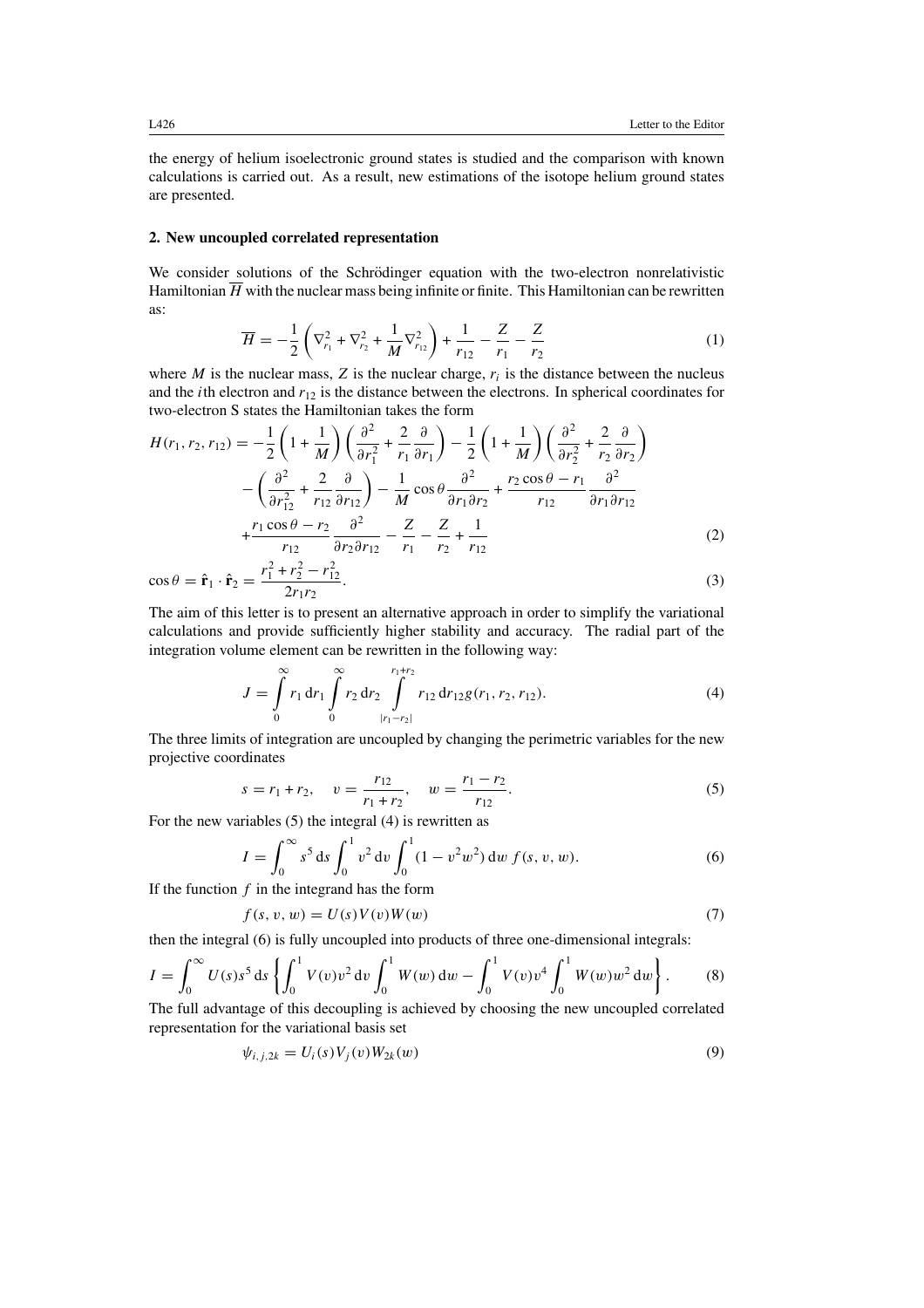where  $W_{2k}(w)$  are even functions of w for the 1S state of the helium atom. With this basis set all matrix elements of the overlap for the Hamiltonian presented in explicit form [2] can be written as products of one-dimensional integrals (8). The simplest basis functions can be Slater functions for  $U_i$  and simple powers for  $V_i$  and  $W_{2k}$ . Notice that, unlike the case of perimetric coordinates, there is no limitation on the number of the nonlinear parameters which can be introduced for any of the one-dimensional basis functions.

## **3. Reduction to the algebraic eigenvalue problem**

In this work the basis sets used are based on the orthogonal polynomials suited to the domain of integration of each integral. We use

$$
U_i(s) = N_i e^{-\alpha_i s} L_i^5(2\alpha_i s), \quad V_j(v) = \overline{N}_j P_j^{(0,2)}(2v - 1), \quad W_{2k}(w) = \hat{N}_{2k} P_{2k}^{(1,1)}(w) \tag{10}
$$

where

$$
N_i = \sqrt{\frac{i!(2\alpha_i)^6}{(i+5)!}}, \qquad \overline{N}_j = \sqrt{2j+3}, \qquad \hat{N}_{2k} = \sqrt{\frac{(k+1)(4k+3)}{2(2k+1)}} \quad (11)
$$

are the normalization constants,  $L_i^5$  are the generalized Laguerre polynomials,  $P_j^{(q,t)}$  are the Jacobi polynomials and  $\alpha_i$  are the variational parameters. By choosing a set with a single parameter  $\alpha$  the basis set  $U_i$  is orthonormal. With these definitions we have

$$
\int_0^\infty s^5 U_n(s) U_m(s) ds = \delta_{n,m}, \qquad \int_0^1 v^2 V_n(v) V_m(v) dv = \delta_{n,m},
$$

$$
\int_0^1 (1 - w^2) W_{2n}(w) W_{2m}(w) dw = \delta_{2n,2m}.
$$
(12)

Here the overall overlap matrix consists of a set of block-diagonal arrays, one for each order of the Laguerre polynomials. Using the following additional conditions

$$
t = i + a \cdot j + 2b \cdot k \leq Nsvw, \qquad d = j + 2k \leq Nvw \tag{13}
$$

where Nsvw is the largest term in the sum of the orders of  $U_i$ ,  $V_i$  and  $W_{2k}$ , Nvw is the largest term in the sum of the orders of  $V_j$  and  $W_{2k}$  and  $a > b > 1$ . Now we can find the variational wavefunction in the form

$$
\Psi(s, v, w) = \sum_{i, j, k=0}^{t \leq Nsw, d \leq Nvw} C_{i, j, 2k} \psi_{i, j, 2k}(s, v, w)
$$
\n(14)

where  $C_{i,j,2k}$  is the vector of the unknown constants.

After substitution of the expansion (14) into the Rayleigh–Ritz variational functional

$$
E(\alpha) = \min_{C} \frac{\langle \Psi | H | \Psi \rangle}{\langle \Psi | \Psi \rangle} \tag{15}
$$

and subsequent minimization of the functional at a fixed value of the nonlinear parameter  $\alpha$ , we arrive at an algebraic eigenvalue problem

$$
A(\alpha, Z, M)C = E(\alpha)BC.
$$
 (16)

Here  $A(\alpha, Z, M) = \alpha^2 A_1(M) + \alpha A_2(Z)$  is the stiffness matrix, B is the mass matrix,  $E(\alpha)$  is the eigenvalue and  $C$  is the corresponding eigenvector.

We apply the method of inverse iteration with Rayleigh shift to solve the eigenvalue problem (16). Then we use the condition  $\frac{\partial E(\alpha)}{\partial \alpha} = 0$  to minimize the energy  $E \equiv E(\alpha)$ with respect to the nonlinear parameter  $\alpha$ . Table 1 presents different sets of the sizes of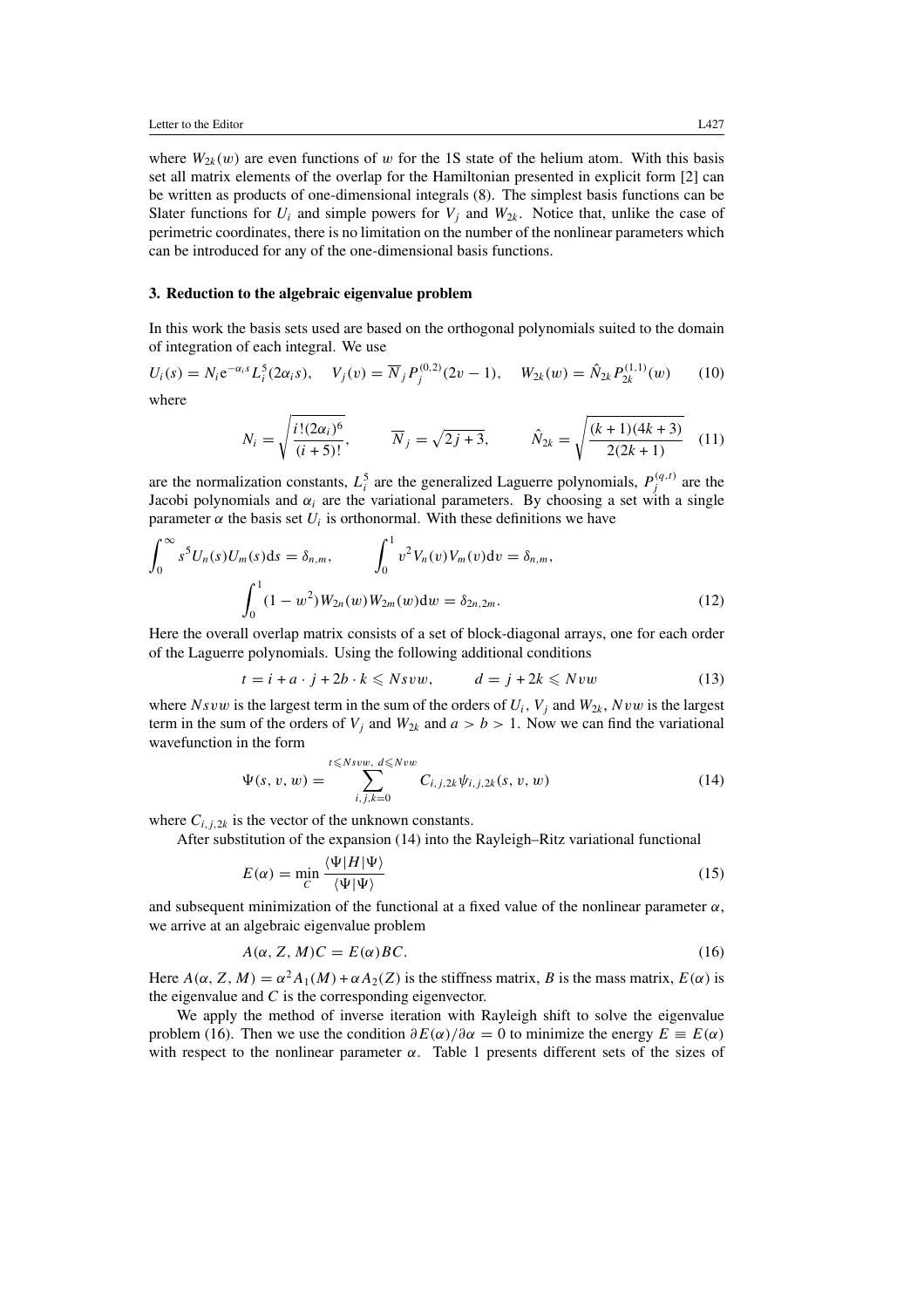**Table 1.** Ns, Nv and Nw are the numbers of the one-dimensional basis functions of each type used. N is the total number of components of the eigenvector  $(14)$  in the basis set  $(9)$ – $(10)$ .

| Ns  | Nv | Nw | Nsww | Nvw | $\boldsymbol{a}$ | h   | N    |
|-----|----|----|------|-----|------------------|-----|------|
| 50  | 14 | 18 | 60   | 18  | 4.0              | 2.5 | 2204 |
| 60  | 14 | 19 | 70   | 19  | 4.5              | 2.5 | 2937 |
| 65  | 14 | 19 | 75   | 19  | 4.5              | 2.5 | 3424 |
| 75  | 15 | 20 | 80   | 20  | 4.5              | 2.5 | 4077 |
| 80  | 15 | 22 | 90   | 22  | 5.0              | 3.0 | 4683 |
| 90  | 15 | 22 | 100  | 22  | 5.8              | 3.0 | 5272 |
| 100 | 15 | 22 | 110  | 22  | 6.3              | 3.5 | 5669 |

**Table 2.** Variational parameter values  $\alpha \equiv \alpha(Z, N)$  in (10)

|      |      |      |      |      | Z    |      |      |     |     |
|------|------|------|------|------|------|------|------|-----|-----|
| N    | 10   | 9    | 8    | 7    | 6    | 5    | 4    | 3   | 2   |
| 2204 | 22.0 | 19.9 | 17.6 | 15.4 | 13.1 | 10.8 | 8.6  | 6.3 | 3.9 |
| 2937 | 24.8 | 22.2 | 19.7 | 17.2 | 14.6 | 12.1 | 9.6  | 7.1 | 4.5 |
| 3424 | 28.1 | 25.2 | 22.4 | 19.5 | 16.6 | 13.7 | 10.9 | 8.1 | 5.0 |
| 4077 | 29.2 | 26.9 | 23.8 | 21.2 | 18.2 | 15.0 | 11.9 | 8.7 | 5.2 |
| 4683 | 30.5 | 27.4 | 24.3 | 21.2 | 18.2 | 15.0 | 11.9 | 8.7 | 5.2 |
| 5272 | 30.5 | 27.4 | 24.3 | 21.2 | 18.2 | 15.0 | 11.9 | 8.7 | 5.2 |
| 5669 | 30.5 | 27.4 | 24.3 | 21.2 | 18.2 | 15.0 | 11.9 | 8.7 | 5.2 |

partial bases, in accordance with the resampling down procedure (13), which are finally used to form the N-dimensional ground state vector (14). These sets provide an appropriate condition number of the matrix  $A(\alpha, Z, M)$  of the order 10<sup>6</sup>, that is three orders better than that for  $a = b = 1$  in equation (13). The achieved stability allows one to accelerate the stiffness matrix diagonalization when more than a 13-digit accuracy is required and quadrupleprecision calculations are necessary. Note that in real computing we should add a regularization parameter  $\varepsilon = 10^{-25}$ . Table 2 displays the variational parameter values  $\alpha = \alpha(Z, N)$  in au for the set of  $N$  values actually used in our calculations. Table  $3$  shows the variational energy  $E = E(N)$  in au and the extrapolation values  $E^{as}$  calculated in the present work. The comparison with the other published data is also presented in this table.

## **4. Comparison of two uncoupled correlation calculations**

Below we briefly describe the method of paper [1] to compare it with our approach. In this method the special projective coordinates have been used

$$
u = r_>
$$
,  $v = \frac{r_<}{r_>}$ ,  $w = \frac{r_{12} - r_>}{r_<}$  (17)

where  $r_{\geq} = \max(r_1, r_2)$ ,  $r_{\leq} = \min(r_1, r_2)$ . The Hamiltonian (2) can be rewritten without trouble in terms of such coordinates

$$
r_1 = u(\Theta + v\overline{\Theta}), \qquad r_2 = u(\overline{\Theta} + v\Theta), \qquad r_{12} = u(1 + vw) \tag{18}
$$

where  $\Theta$  is the Heaviside step function

$$
\Theta = \Theta(r_1 - r_2) = \begin{cases} 1 & \text{if } r_1 \ge r_2 \\ 0 & \text{if } r_1 < r_2 \end{cases} \tag{19}
$$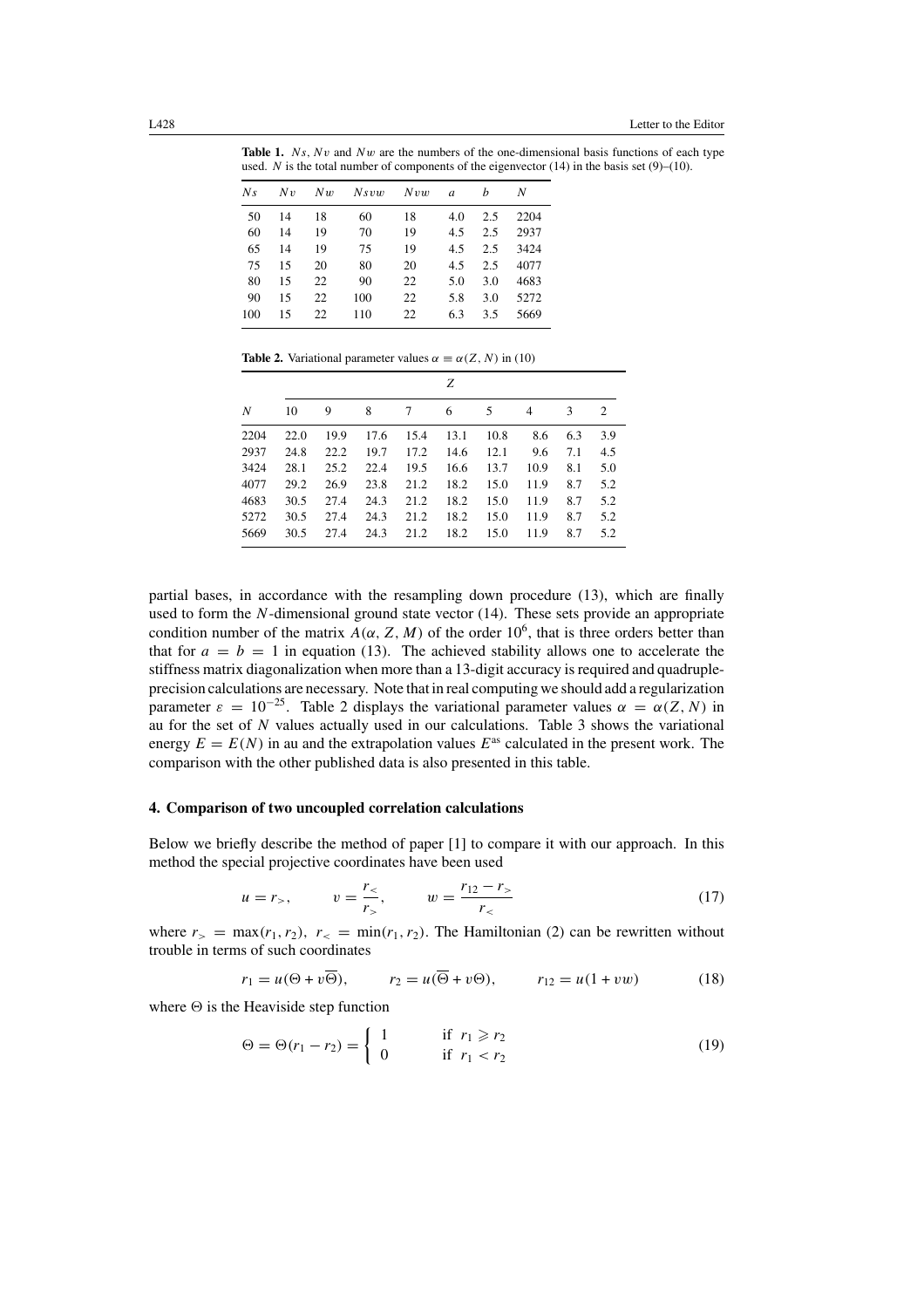**Table 3.** Variational energy values  $E(N)$  in au, calculated by means of the N-dimensional eigenvector (14) for isoelectronic ( $Z = 2, \ldots, 10$ ) and isotopic (<sup>4</sup>He and <sup>3</sup>He) ground states of helium atoms, in comparison with the data published by other authors. Asymptotic values of energy  $E^{as}$  were calculated using the formula (23). The energy values for <sup>3</sup>He and <sup>4</sup>He are new results for the helium isotopes having nuclear masses  $M_{^3\text{He}^{2+}} = 5495.8852$   $m_e$  and  $M_{^4\text{He}^{2+}} = 7294.2996$   $m_e$ presented in [5].

| $-93.906806515037549362$<br>$-75.531712363959491046$<br>$-59.156595122757925500$<br>$-44.781445148772704587$<br>2204<br>2937<br>$-93.9068065150375494152$<br>$-75.5317123639594910987$<br>$-59.1565951227579255524$<br>$-44.7814451487727046391$<br>3424<br>$-93.9068065150375494193$<br>$-75.5317123639594911028$<br>$-59.1565951227579255564$<br>$-44.7814451487727046431$<br>4077<br>$-75.5317123639594911045$<br>$-59.1565951227579255581$<br>$-93.9068065150375494211$<br>$-44.7814451487727046448$<br>4683<br>$-93.906806515037549421372$<br>$-75.531712363959491104782$<br>$-59.156595122757925558454$<br>$-44.781445148772704645091$<br>5272<br>$-93.906806515037549421424$<br>$-75.531712363959491104833$<br>$-59.156595122757925558506$<br>-44.781 445 148 772 704 645 142<br>5669<br>$-93.906806515037549421438$<br>$-75.531712363959491104847$<br>$-59.156595122757925558519$<br>$-44.781445148772704645156$<br>$E^{\rm 3S}$<br>$-93.906806515037549421453$<br>$-75.531712363959491104855$<br>$-59.156595122757925558528$<br>$-44.781445148772704645162$<br>[6]<br>$-93.906806515037541$<br>[7]<br>$-93.9068065150375455$<br>$-75.5317123639594872$<br>$-59.1565951227579217$<br>$-44.7814451487727008$<br>$-59.1565951227578$<br>[8]<br>$-93.9068065150374$<br>$-75.5317123639594$<br>$-44.7814451487726$<br>$Z = 6$<br>$Z = 5$<br>$Z = 4$<br>$Z = 3$<br>Ν<br>2204<br>$-32.406246601898530254$<br>$-22.030971580242781486$<br>$-13.655566238423586648$<br>$-7.279913412669305914$<br>2937<br>$-32.4062466018985303046$<br>$-22.0309715802427815358$<br>$-13.6555662384235866964$<br>$-7.2799134126693059595$<br>3424<br>$-32.4062466018985303084$<br>$-22.0309715802427815396$<br>$-13.6555662384235867000$<br>$-7.2799134126693059629$<br>4077<br>$-32.4062466018985303102$<br>$-22.0309715802427815413$<br>$-13.6555662384235867017$<br>$-7.2799134126693059645$<br>4683<br>$-32.406246601898530310464$<br>$-22.030971580242781541564$<br>$-13.655566238423586701993$<br>$-7.279913412669305964836$<br>5272<br>$-22.030971580242781541615$<br>$-13.655566238423586702043$<br>$-7.279913412669305964884$<br>$-32.406246601898530310515$<br>5669<br>$-32.406246601898530310528$<br>$-22.030971580242781541627$<br>$-13.655566238423586702054$<br>$-7.279913412669305964893$<br>$E^{as}$<br>$-32.406246601898530310535$<br>$-22.030971580242781541635$<br>$-13.655566238423586702061$<br>$-7.279913412669305964899$<br>$-13.655566238423582$<br>[6]<br>$[7]$<br>$-32.4062466018985265$<br>$-22.0309715802427777$<br>$-13.6555662384235829$<br>$-7.2799134126693020$<br>[8]<br>$-32.4062466018984$<br>$-22.0309715802427$<br>$-13.6555662384235$<br>$-7.2799134126692$<br>3 <sub>He</sub><br>$^4{\rm He}$<br>$Z = 2$<br>N<br>2204<br>$-2.903724377034119549$<br>$-2.903304557733234348$<br>$-2.903167210703584071$<br>2937<br>$-2.9037243770341195933$<br>$-2.9033045577332343926$<br>$-2.9031672107035841155$<br>3424<br>$-2.9037243770341195963$<br>$-2.9033045577332343955$<br>$-2.9031672107035841185$<br>4077<br>$-2.9037243770341195979$<br>$-2.9031672107035841201$<br>$-2.9033045577332343972$<br>4683<br>$-2.903724377034119598231$<br>$-2.903304557733234397493$<br>$-2.903167210703584120433$<br>5272<br>$-2.903724377034119598280$<br>$-2.903167210703584120481$<br>$-2.903304557733234397542$<br>5669<br>$-2.903724377034119598288$<br>$-2.903304557733234397550$<br>$-2.903167210703584120489$<br>$F$ <sup>as</sup><br>$-2.903724377034119598297$<br>$-2.903304557733234397556$<br>$-2.903167210703584120495$<br>$-2.903724377034119594$<br>$\lceil 1 \rceil$<br>$[3]$<br>$-2.903724377034119598296$<br>$[4]$<br>$-2.903724377034119596$<br>[6]<br>$-2.903724377034118$ | N   | $Z=10$               | $Z = 9$ | $Z = 8$ | $Z = 7$ |
|--------------------------------------------------------------------------------------------------------------------------------------------------------------------------------------------------------------------------------------------------------------------------------------------------------------------------------------------------------------------------------------------------------------------------------------------------------------------------------------------------------------------------------------------------------------------------------------------------------------------------------------------------------------------------------------------------------------------------------------------------------------------------------------------------------------------------------------------------------------------------------------------------------------------------------------------------------------------------------------------------------------------------------------------------------------------------------------------------------------------------------------------------------------------------------------------------------------------------------------------------------------------------------------------------------------------------------------------------------------------------------------------------------------------------------------------------------------------------------------------------------------------------------------------------------------------------------------------------------------------------------------------------------------------------------------------------------------------------------------------------------------------------------------------------------------------------------------------------------------------------------------------------------------------------------------------------------------------------------------------------------------------------------------------------------------------------------------------------------------------------------------------------------------------------------------------------------------------------------------------------------------------------------------------------------------------------------------------------------------------------------------------------------------------------------------------------------------------------------------------------------------------------------------------------------------------------------------------------------------------------------------------------------------------------------------------------------------------------------------------------------------------------------------------------------------------------------------------------------------------------------------------------------------------------------------------------------------------------------------------------------------------------------------------------------------------------------------------------------------------------------------------------------------------------------------------------------------------------------------------------------------------------------------------------------------------------------------------------------------------------------------------------------------------------------------------------------------------------------------------------------------------------------------------------------------------------------------------------------------------------------------------------------------------------------------------------|-----|----------------------|---------|---------|---------|
|                                                                                                                                                                                                                                                                                                                                                                                                                                                                                                                                                                                                                                                                                                                                                                                                                                                                                                                                                                                                                                                                                                                                                                                                                                                                                                                                                                                                                                                                                                                                                                                                                                                                                                                                                                                                                                                                                                                                                                                                                                                                                                                                                                                                                                                                                                                                                                                                                                                                                                                                                                                                                                                                                                                                                                                                                                                                                                                                                                                                                                                                                                                                                                                                                                                                                                                                                                                                                                                                                                                                                                                                                                                                                                  |     |                      |         |         |         |
|                                                                                                                                                                                                                                                                                                                                                                                                                                                                                                                                                                                                                                                                                                                                                                                                                                                                                                                                                                                                                                                                                                                                                                                                                                                                                                                                                                                                                                                                                                                                                                                                                                                                                                                                                                                                                                                                                                                                                                                                                                                                                                                                                                                                                                                                                                                                                                                                                                                                                                                                                                                                                                                                                                                                                                                                                                                                                                                                                                                                                                                                                                                                                                                                                                                                                                                                                                                                                                                                                                                                                                                                                                                                                                  |     |                      |         |         |         |
|                                                                                                                                                                                                                                                                                                                                                                                                                                                                                                                                                                                                                                                                                                                                                                                                                                                                                                                                                                                                                                                                                                                                                                                                                                                                                                                                                                                                                                                                                                                                                                                                                                                                                                                                                                                                                                                                                                                                                                                                                                                                                                                                                                                                                                                                                                                                                                                                                                                                                                                                                                                                                                                                                                                                                                                                                                                                                                                                                                                                                                                                                                                                                                                                                                                                                                                                                                                                                                                                                                                                                                                                                                                                                                  |     |                      |         |         |         |
|                                                                                                                                                                                                                                                                                                                                                                                                                                                                                                                                                                                                                                                                                                                                                                                                                                                                                                                                                                                                                                                                                                                                                                                                                                                                                                                                                                                                                                                                                                                                                                                                                                                                                                                                                                                                                                                                                                                                                                                                                                                                                                                                                                                                                                                                                                                                                                                                                                                                                                                                                                                                                                                                                                                                                                                                                                                                                                                                                                                                                                                                                                                                                                                                                                                                                                                                                                                                                                                                                                                                                                                                                                                                                                  |     |                      |         |         |         |
|                                                                                                                                                                                                                                                                                                                                                                                                                                                                                                                                                                                                                                                                                                                                                                                                                                                                                                                                                                                                                                                                                                                                                                                                                                                                                                                                                                                                                                                                                                                                                                                                                                                                                                                                                                                                                                                                                                                                                                                                                                                                                                                                                                                                                                                                                                                                                                                                                                                                                                                                                                                                                                                                                                                                                                                                                                                                                                                                                                                                                                                                                                                                                                                                                                                                                                                                                                                                                                                                                                                                                                                                                                                                                                  |     |                      |         |         |         |
|                                                                                                                                                                                                                                                                                                                                                                                                                                                                                                                                                                                                                                                                                                                                                                                                                                                                                                                                                                                                                                                                                                                                                                                                                                                                                                                                                                                                                                                                                                                                                                                                                                                                                                                                                                                                                                                                                                                                                                                                                                                                                                                                                                                                                                                                                                                                                                                                                                                                                                                                                                                                                                                                                                                                                                                                                                                                                                                                                                                                                                                                                                                                                                                                                                                                                                                                                                                                                                                                                                                                                                                                                                                                                                  |     |                      |         |         |         |
|                                                                                                                                                                                                                                                                                                                                                                                                                                                                                                                                                                                                                                                                                                                                                                                                                                                                                                                                                                                                                                                                                                                                                                                                                                                                                                                                                                                                                                                                                                                                                                                                                                                                                                                                                                                                                                                                                                                                                                                                                                                                                                                                                                                                                                                                                                                                                                                                                                                                                                                                                                                                                                                                                                                                                                                                                                                                                                                                                                                                                                                                                                                                                                                                                                                                                                                                                                                                                                                                                                                                                                                                                                                                                                  |     |                      |         |         |         |
|                                                                                                                                                                                                                                                                                                                                                                                                                                                                                                                                                                                                                                                                                                                                                                                                                                                                                                                                                                                                                                                                                                                                                                                                                                                                                                                                                                                                                                                                                                                                                                                                                                                                                                                                                                                                                                                                                                                                                                                                                                                                                                                                                                                                                                                                                                                                                                                                                                                                                                                                                                                                                                                                                                                                                                                                                                                                                                                                                                                                                                                                                                                                                                                                                                                                                                                                                                                                                                                                                                                                                                                                                                                                                                  |     |                      |         |         |         |
|                                                                                                                                                                                                                                                                                                                                                                                                                                                                                                                                                                                                                                                                                                                                                                                                                                                                                                                                                                                                                                                                                                                                                                                                                                                                                                                                                                                                                                                                                                                                                                                                                                                                                                                                                                                                                                                                                                                                                                                                                                                                                                                                                                                                                                                                                                                                                                                                                                                                                                                                                                                                                                                                                                                                                                                                                                                                                                                                                                                                                                                                                                                                                                                                                                                                                                                                                                                                                                                                                                                                                                                                                                                                                                  |     |                      |         |         |         |
|                                                                                                                                                                                                                                                                                                                                                                                                                                                                                                                                                                                                                                                                                                                                                                                                                                                                                                                                                                                                                                                                                                                                                                                                                                                                                                                                                                                                                                                                                                                                                                                                                                                                                                                                                                                                                                                                                                                                                                                                                                                                                                                                                                                                                                                                                                                                                                                                                                                                                                                                                                                                                                                                                                                                                                                                                                                                                                                                                                                                                                                                                                                                                                                                                                                                                                                                                                                                                                                                                                                                                                                                                                                                                                  |     |                      |         |         |         |
|                                                                                                                                                                                                                                                                                                                                                                                                                                                                                                                                                                                                                                                                                                                                                                                                                                                                                                                                                                                                                                                                                                                                                                                                                                                                                                                                                                                                                                                                                                                                                                                                                                                                                                                                                                                                                                                                                                                                                                                                                                                                                                                                                                                                                                                                                                                                                                                                                                                                                                                                                                                                                                                                                                                                                                                                                                                                                                                                                                                                                                                                                                                                                                                                                                                                                                                                                                                                                                                                                                                                                                                                                                                                                                  |     |                      |         |         |         |
|                                                                                                                                                                                                                                                                                                                                                                                                                                                                                                                                                                                                                                                                                                                                                                                                                                                                                                                                                                                                                                                                                                                                                                                                                                                                                                                                                                                                                                                                                                                                                                                                                                                                                                                                                                                                                                                                                                                                                                                                                                                                                                                                                                                                                                                                                                                                                                                                                                                                                                                                                                                                                                                                                                                                                                                                                                                                                                                                                                                                                                                                                                                                                                                                                                                                                                                                                                                                                                                                                                                                                                                                                                                                                                  |     |                      |         |         |         |
|                                                                                                                                                                                                                                                                                                                                                                                                                                                                                                                                                                                                                                                                                                                                                                                                                                                                                                                                                                                                                                                                                                                                                                                                                                                                                                                                                                                                                                                                                                                                                                                                                                                                                                                                                                                                                                                                                                                                                                                                                                                                                                                                                                                                                                                                                                                                                                                                                                                                                                                                                                                                                                                                                                                                                                                                                                                                                                                                                                                                                                                                                                                                                                                                                                                                                                                                                                                                                                                                                                                                                                                                                                                                                                  |     |                      |         |         |         |
|                                                                                                                                                                                                                                                                                                                                                                                                                                                                                                                                                                                                                                                                                                                                                                                                                                                                                                                                                                                                                                                                                                                                                                                                                                                                                                                                                                                                                                                                                                                                                                                                                                                                                                                                                                                                                                                                                                                                                                                                                                                                                                                                                                                                                                                                                                                                                                                                                                                                                                                                                                                                                                                                                                                                                                                                                                                                                                                                                                                                                                                                                                                                                                                                                                                                                                                                                                                                                                                                                                                                                                                                                                                                                                  |     |                      |         |         |         |
|                                                                                                                                                                                                                                                                                                                                                                                                                                                                                                                                                                                                                                                                                                                                                                                                                                                                                                                                                                                                                                                                                                                                                                                                                                                                                                                                                                                                                                                                                                                                                                                                                                                                                                                                                                                                                                                                                                                                                                                                                                                                                                                                                                                                                                                                                                                                                                                                                                                                                                                                                                                                                                                                                                                                                                                                                                                                                                                                                                                                                                                                                                                                                                                                                                                                                                                                                                                                                                                                                                                                                                                                                                                                                                  |     |                      |         |         |         |
|                                                                                                                                                                                                                                                                                                                                                                                                                                                                                                                                                                                                                                                                                                                                                                                                                                                                                                                                                                                                                                                                                                                                                                                                                                                                                                                                                                                                                                                                                                                                                                                                                                                                                                                                                                                                                                                                                                                                                                                                                                                                                                                                                                                                                                                                                                                                                                                                                                                                                                                                                                                                                                                                                                                                                                                                                                                                                                                                                                                                                                                                                                                                                                                                                                                                                                                                                                                                                                                                                                                                                                                                                                                                                                  |     |                      |         |         |         |
|                                                                                                                                                                                                                                                                                                                                                                                                                                                                                                                                                                                                                                                                                                                                                                                                                                                                                                                                                                                                                                                                                                                                                                                                                                                                                                                                                                                                                                                                                                                                                                                                                                                                                                                                                                                                                                                                                                                                                                                                                                                                                                                                                                                                                                                                                                                                                                                                                                                                                                                                                                                                                                                                                                                                                                                                                                                                                                                                                                                                                                                                                                                                                                                                                                                                                                                                                                                                                                                                                                                                                                                                                                                                                                  |     |                      |         |         |         |
|                                                                                                                                                                                                                                                                                                                                                                                                                                                                                                                                                                                                                                                                                                                                                                                                                                                                                                                                                                                                                                                                                                                                                                                                                                                                                                                                                                                                                                                                                                                                                                                                                                                                                                                                                                                                                                                                                                                                                                                                                                                                                                                                                                                                                                                                                                                                                                                                                                                                                                                                                                                                                                                                                                                                                                                                                                                                                                                                                                                                                                                                                                                                                                                                                                                                                                                                                                                                                                                                                                                                                                                                                                                                                                  |     |                      |         |         |         |
|                                                                                                                                                                                                                                                                                                                                                                                                                                                                                                                                                                                                                                                                                                                                                                                                                                                                                                                                                                                                                                                                                                                                                                                                                                                                                                                                                                                                                                                                                                                                                                                                                                                                                                                                                                                                                                                                                                                                                                                                                                                                                                                                                                                                                                                                                                                                                                                                                                                                                                                                                                                                                                                                                                                                                                                                                                                                                                                                                                                                                                                                                                                                                                                                                                                                                                                                                                                                                                                                                                                                                                                                                                                                                                  |     |                      |         |         |         |
|                                                                                                                                                                                                                                                                                                                                                                                                                                                                                                                                                                                                                                                                                                                                                                                                                                                                                                                                                                                                                                                                                                                                                                                                                                                                                                                                                                                                                                                                                                                                                                                                                                                                                                                                                                                                                                                                                                                                                                                                                                                                                                                                                                                                                                                                                                                                                                                                                                                                                                                                                                                                                                                                                                                                                                                                                                                                                                                                                                                                                                                                                                                                                                                                                                                                                                                                                                                                                                                                                                                                                                                                                                                                                                  |     |                      |         |         |         |
|                                                                                                                                                                                                                                                                                                                                                                                                                                                                                                                                                                                                                                                                                                                                                                                                                                                                                                                                                                                                                                                                                                                                                                                                                                                                                                                                                                                                                                                                                                                                                                                                                                                                                                                                                                                                                                                                                                                                                                                                                                                                                                                                                                                                                                                                                                                                                                                                                                                                                                                                                                                                                                                                                                                                                                                                                                                                                                                                                                                                                                                                                                                                                                                                                                                                                                                                                                                                                                                                                                                                                                                                                                                                                                  |     |                      |         |         |         |
|                                                                                                                                                                                                                                                                                                                                                                                                                                                                                                                                                                                                                                                                                                                                                                                                                                                                                                                                                                                                                                                                                                                                                                                                                                                                                                                                                                                                                                                                                                                                                                                                                                                                                                                                                                                                                                                                                                                                                                                                                                                                                                                                                                                                                                                                                                                                                                                                                                                                                                                                                                                                                                                                                                                                                                                                                                                                                                                                                                                                                                                                                                                                                                                                                                                                                                                                                                                                                                                                                                                                                                                                                                                                                                  |     |                      |         |         |         |
|                                                                                                                                                                                                                                                                                                                                                                                                                                                                                                                                                                                                                                                                                                                                                                                                                                                                                                                                                                                                                                                                                                                                                                                                                                                                                                                                                                                                                                                                                                                                                                                                                                                                                                                                                                                                                                                                                                                                                                                                                                                                                                                                                                                                                                                                                                                                                                                                                                                                                                                                                                                                                                                                                                                                                                                                                                                                                                                                                                                                                                                                                                                                                                                                                                                                                                                                                                                                                                                                                                                                                                                                                                                                                                  |     |                      |         |         |         |
|                                                                                                                                                                                                                                                                                                                                                                                                                                                                                                                                                                                                                                                                                                                                                                                                                                                                                                                                                                                                                                                                                                                                                                                                                                                                                                                                                                                                                                                                                                                                                                                                                                                                                                                                                                                                                                                                                                                                                                                                                                                                                                                                                                                                                                                                                                                                                                                                                                                                                                                                                                                                                                                                                                                                                                                                                                                                                                                                                                                                                                                                                                                                                                                                                                                                                                                                                                                                                                                                                                                                                                                                                                                                                                  |     |                      |         |         |         |
|                                                                                                                                                                                                                                                                                                                                                                                                                                                                                                                                                                                                                                                                                                                                                                                                                                                                                                                                                                                                                                                                                                                                                                                                                                                                                                                                                                                                                                                                                                                                                                                                                                                                                                                                                                                                                                                                                                                                                                                                                                                                                                                                                                                                                                                                                                                                                                                                                                                                                                                                                                                                                                                                                                                                                                                                                                                                                                                                                                                                                                                                                                                                                                                                                                                                                                                                                                                                                                                                                                                                                                                                                                                                                                  |     |                      |         |         |         |
|                                                                                                                                                                                                                                                                                                                                                                                                                                                                                                                                                                                                                                                                                                                                                                                                                                                                                                                                                                                                                                                                                                                                                                                                                                                                                                                                                                                                                                                                                                                                                                                                                                                                                                                                                                                                                                                                                                                                                                                                                                                                                                                                                                                                                                                                                                                                                                                                                                                                                                                                                                                                                                                                                                                                                                                                                                                                                                                                                                                                                                                                                                                                                                                                                                                                                                                                                                                                                                                                                                                                                                                                                                                                                                  |     |                      |         |         |         |
|                                                                                                                                                                                                                                                                                                                                                                                                                                                                                                                                                                                                                                                                                                                                                                                                                                                                                                                                                                                                                                                                                                                                                                                                                                                                                                                                                                                                                                                                                                                                                                                                                                                                                                                                                                                                                                                                                                                                                                                                                                                                                                                                                                                                                                                                                                                                                                                                                                                                                                                                                                                                                                                                                                                                                                                                                                                                                                                                                                                                                                                                                                                                                                                                                                                                                                                                                                                                                                                                                                                                                                                                                                                                                                  |     |                      |         |         |         |
|                                                                                                                                                                                                                                                                                                                                                                                                                                                                                                                                                                                                                                                                                                                                                                                                                                                                                                                                                                                                                                                                                                                                                                                                                                                                                                                                                                                                                                                                                                                                                                                                                                                                                                                                                                                                                                                                                                                                                                                                                                                                                                                                                                                                                                                                                                                                                                                                                                                                                                                                                                                                                                                                                                                                                                                                                                                                                                                                                                                                                                                                                                                                                                                                                                                                                                                                                                                                                                                                                                                                                                                                                                                                                                  |     |                      |         |         |         |
|                                                                                                                                                                                                                                                                                                                                                                                                                                                                                                                                                                                                                                                                                                                                                                                                                                                                                                                                                                                                                                                                                                                                                                                                                                                                                                                                                                                                                                                                                                                                                                                                                                                                                                                                                                                                                                                                                                                                                                                                                                                                                                                                                                                                                                                                                                                                                                                                                                                                                                                                                                                                                                                                                                                                                                                                                                                                                                                                                                                                                                                                                                                                                                                                                                                                                                                                                                                                                                                                                                                                                                                                                                                                                                  |     |                      |         |         |         |
|                                                                                                                                                                                                                                                                                                                                                                                                                                                                                                                                                                                                                                                                                                                                                                                                                                                                                                                                                                                                                                                                                                                                                                                                                                                                                                                                                                                                                                                                                                                                                                                                                                                                                                                                                                                                                                                                                                                                                                                                                                                                                                                                                                                                                                                                                                                                                                                                                                                                                                                                                                                                                                                                                                                                                                                                                                                                                                                                                                                                                                                                                                                                                                                                                                                                                                                                                                                                                                                                                                                                                                                                                                                                                                  |     |                      |         |         |         |
|                                                                                                                                                                                                                                                                                                                                                                                                                                                                                                                                                                                                                                                                                                                                                                                                                                                                                                                                                                                                                                                                                                                                                                                                                                                                                                                                                                                                                                                                                                                                                                                                                                                                                                                                                                                                                                                                                                                                                                                                                                                                                                                                                                                                                                                                                                                                                                                                                                                                                                                                                                                                                                                                                                                                                                                                                                                                                                                                                                                                                                                                                                                                                                                                                                                                                                                                                                                                                                                                                                                                                                                                                                                                                                  |     |                      |         |         |         |
|                                                                                                                                                                                                                                                                                                                                                                                                                                                                                                                                                                                                                                                                                                                                                                                                                                                                                                                                                                                                                                                                                                                                                                                                                                                                                                                                                                                                                                                                                                                                                                                                                                                                                                                                                                                                                                                                                                                                                                                                                                                                                                                                                                                                                                                                                                                                                                                                                                                                                                                                                                                                                                                                                                                                                                                                                                                                                                                                                                                                                                                                                                                                                                                                                                                                                                                                                                                                                                                                                                                                                                                                                                                                                                  |     |                      |         |         |         |
|                                                                                                                                                                                                                                                                                                                                                                                                                                                                                                                                                                                                                                                                                                                                                                                                                                                                                                                                                                                                                                                                                                                                                                                                                                                                                                                                                                                                                                                                                                                                                                                                                                                                                                                                                                                                                                                                                                                                                                                                                                                                                                                                                                                                                                                                                                                                                                                                                                                                                                                                                                                                                                                                                                                                                                                                                                                                                                                                                                                                                                                                                                                                                                                                                                                                                                                                                                                                                                                                                                                                                                                                                                                                                                  |     |                      |         |         |         |
|                                                                                                                                                                                                                                                                                                                                                                                                                                                                                                                                                                                                                                                                                                                                                                                                                                                                                                                                                                                                                                                                                                                                                                                                                                                                                                                                                                                                                                                                                                                                                                                                                                                                                                                                                                                                                                                                                                                                                                                                                                                                                                                                                                                                                                                                                                                                                                                                                                                                                                                                                                                                                                                                                                                                                                                                                                                                                                                                                                                                                                                                                                                                                                                                                                                                                                                                                                                                                                                                                                                                                                                                                                                                                                  |     |                      |         |         |         |
|                                                                                                                                                                                                                                                                                                                                                                                                                                                                                                                                                                                                                                                                                                                                                                                                                                                                                                                                                                                                                                                                                                                                                                                                                                                                                                                                                                                                                                                                                                                                                                                                                                                                                                                                                                                                                                                                                                                                                                                                                                                                                                                                                                                                                                                                                                                                                                                                                                                                                                                                                                                                                                                                                                                                                                                                                                                                                                                                                                                                                                                                                                                                                                                                                                                                                                                                                                                                                                                                                                                                                                                                                                                                                                  |     |                      |         |         |         |
|                                                                                                                                                                                                                                                                                                                                                                                                                                                                                                                                                                                                                                                                                                                                                                                                                                                                                                                                                                                                                                                                                                                                                                                                                                                                                                                                                                                                                                                                                                                                                                                                                                                                                                                                                                                                                                                                                                                                                                                                                                                                                                                                                                                                                                                                                                                                                                                                                                                                                                                                                                                                                                                                                                                                                                                                                                                                                                                                                                                                                                                                                                                                                                                                                                                                                                                                                                                                                                                                                                                                                                                                                                                                                                  |     |                      |         |         |         |
|                                                                                                                                                                                                                                                                                                                                                                                                                                                                                                                                                                                                                                                                                                                                                                                                                                                                                                                                                                                                                                                                                                                                                                                                                                                                                                                                                                                                                                                                                                                                                                                                                                                                                                                                                                                                                                                                                                                                                                                                                                                                                                                                                                                                                                                                                                                                                                                                                                                                                                                                                                                                                                                                                                                                                                                                                                                                                                                                                                                                                                                                                                                                                                                                                                                                                                                                                                                                                                                                                                                                                                                                                                                                                                  | [7] | $-2.903724377034114$ |         |         |         |

and  $\overline{\Theta} = 1 - \Theta$ . However, the corresponding Hamiltonian contains the Dirac delta function

$$
\delta(r_1 - r_2) = -\frac{1}{u}\delta(1 - v)
$$
\n(20)

as has been shown explicitly in [2]. Note that the variables  $u, v$  and  $w$  have been introduced in the basis set to improve the cusp condition for the probe wavefunction at  $r_1 = r_2$  in two ways: (a) by using  $r_{12}$  explicitly; (b) by using the variables  $r_{>}$  and  $r_{<}$  [1]. In this case any radial basis function cannot be written as a product of two radial hydrogen-like functions in the coordinates (17)

$$
e^{\alpha s} \equiv e^{\alpha(r_1 + r_2)} = e^{\alpha(r_2 + r_3)} = e^{\alpha u(1 + v)}
$$
\n(21)

i.e. it cannot be reduced to the form  $f(u)g(v)$  which immediately follows from (10) in accordance with (5). So, if one omits the term  $uv$  in the exponent of the right-hand side of equation (21), then the basis set is defined in the form

$$
U_i(u) = N_i e^{-\alpha u} L_i^5(2\alpha u), \qquad V_j(v) = \overline{N}_j P_j^{(0,2)}(2v-1), \qquad W_k(w) = \tilde{N}_k P_k^{(0,1)}(w)(22)
$$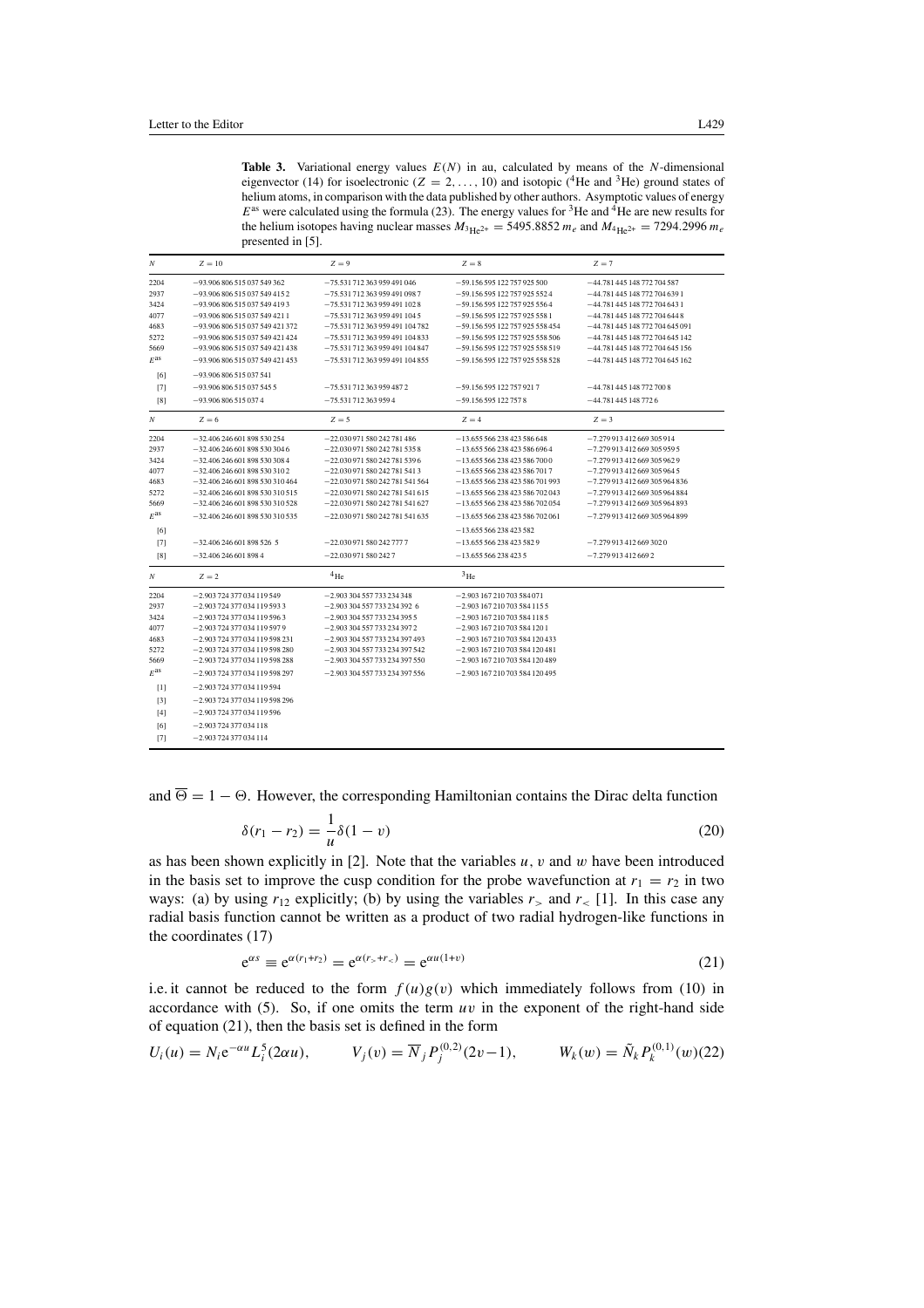**Table 4.** Comparison of the variational energies  $E(N)$  in au used with basis vectors (22) and (10) at given values of the charge Z and the variational parameter  $\alpha$ .

| Z  | $\alpha^1$ | $\alpha^2$ | $E$ (au) <sup>1</sup> |                      | $E$ (au) <sup>2</sup>                                    |  |
|----|------------|------------|-----------------------|----------------------|----------------------------------------------------------|--|
| 10 | 20.0       |            |                       |                      | 28.1 -93.906 806 515 037 534 -93.906 806 515 037 549 419 |  |
| 9  | 18.0       |            |                       |                      | $25.2 -75.531712363959479 -75.531712363959491102$        |  |
| 8  | 16.0       |            |                       |                      | $22.4 -59.156595122757914 -59.156595122757925556$        |  |
| 7  | 13.9       |            |                       |                      | 19.5 -44.781 445 148 772 693 -44.781 445 148 772 704 643 |  |
| 6  | 11.9       |            |                       |                      | $16.6 - 32.406246601898519 - 32.406246601898530308$      |  |
| 5  | 99         |            |                       |                      | $13.7 -22.030971580242771 -22.030971580242781539$        |  |
| 4  | 79         | 10.8       |                       |                      | $-13.655566238423577 -13.655566238423586700$             |  |
| 3  | 59         | 81         |                       | $-7.279913412669298$ | $-7.279913412669305962$                                  |  |
| っ  | 3.5        | 5.0        |                       | $-2.903724377034118$ | $-2.903724377034119596$                                  |  |

<sup>1</sup> Our results used in the basis vectors (22) for  $N = 3795$ .<br><sup>2</sup> Our results used in the basis vectors (10) for  $N = 3424$ .

**Table 5.** The set of parameters of extrapolation formula (25) at given Z:  $\beta$  is the power of the convergence rate;  $D_{18}$  is the constant used for reducing the scale of the energy. <sup>4</sup>He and <sup>3</sup>He denote the sets for the helium atom isotopes,  $G$  is the set for the results of [1].

| Z              | ß            | $D_{18}$                   |
|----------------|--------------|----------------------------|
| 10             | $\approx$ 11 | 93.906 806 515 037 549 421 |
| 9              | $\approx$ 11 | 75.531 712 363 959 491 104 |
| 8              | $\approx$ 11 | 59 156 595 122 757 925 558 |
| 7              | $\approx$ 11 | 44 781 445 148 772 704 644 |
| 6              | $\approx$ 11 | 32.406 246 601 898 530 310 |
| 5              | $\approx$ 11 | 22.030 971 580 242 781 541 |
| 4              | $\approx$ 11 | 13 655 566 238 423 586 701 |
| $\mathcal{R}$  | $\approx$ 11 | 7 279 913 412 669 305 964  |
| $\mathfrak{D}$ | $\approx$ 11 | 2.903 724 377 034 119 598  |
| $^{4}$ He      | $\approx$ 11 | 2.903 304 557 733 234 397  |
| 3He            | $\approx$ 11 | 2.903 167 210 703 584 120  |
| G              | $\approx$ 9  | 2.903 724 377 034 119      |

where  $N_i$  and  $\overline{N}_j$  are given by (11), and

$$
\tilde{N}_k = \sqrt{\frac{k+1}{2}}.
$$

Table 4 shows the corresponding results of our calculation for the variational energy  $E(N)$  with the basis vectors (22) and (10) for similar N to compare the convergence rate of the two methods mentioned above. We also studied the extrapolation of such eigenvalues by the formula

$$
E^{as} = E(N) + CN^{-\beta}.
$$
 (23)

We have calculated the values of  $E^{as}$ , C,  $\beta$  by minimizing the functional

$$
\Phi(E^{as}, C, \beta) = \sum_{i=1}^{m} \left( \frac{E^{as} - E(n_i) - C n_i^{-\beta}}{\delta_i} \right)^2
$$
\n(24)

where  $\delta_i$  are the calculation errors. The asymptotic values of energy  $E^{as}$  are given in table 3 and the corresponding values of the parameter  $\beta$  that show the convergence rate are presented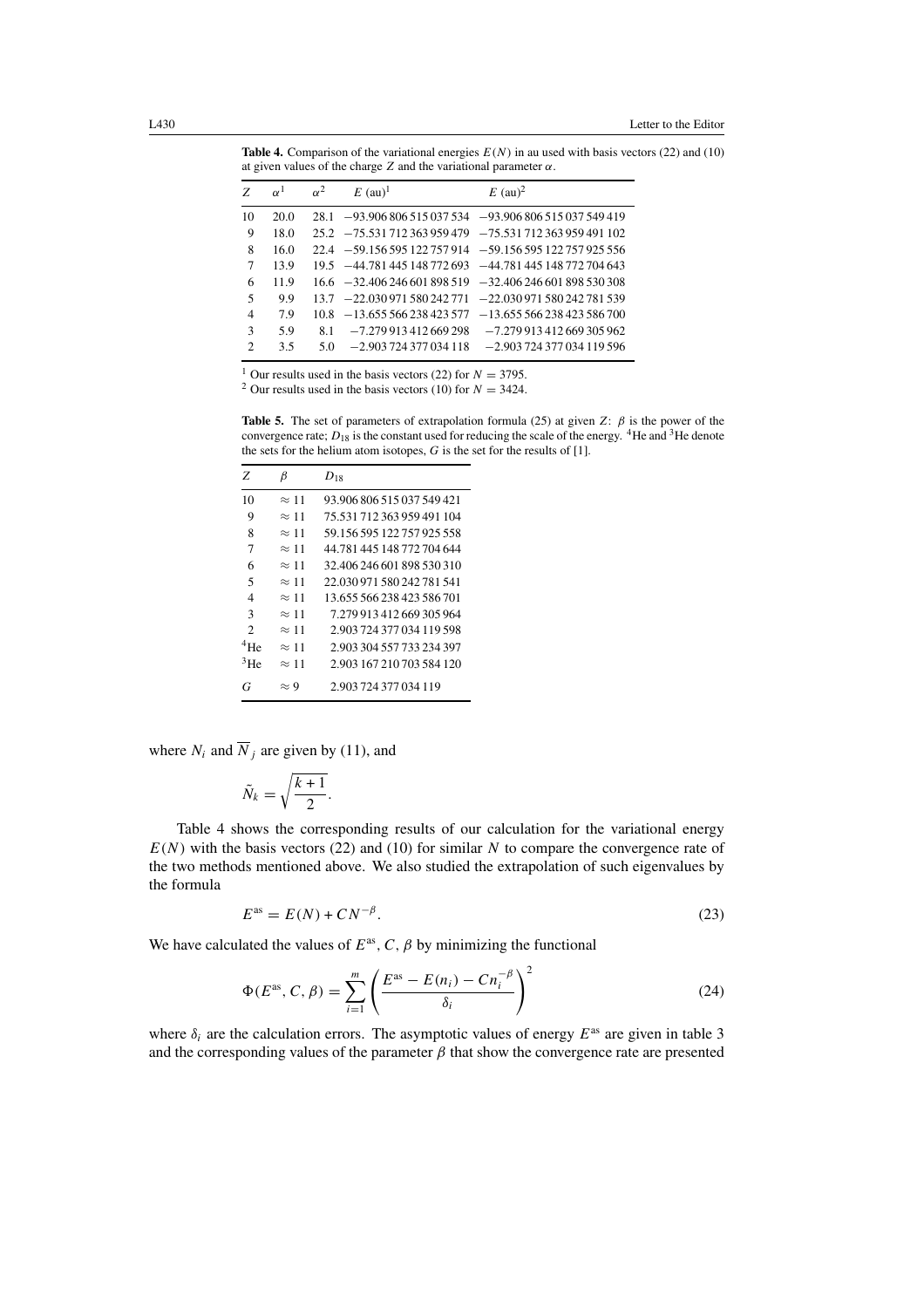

**Figure 1.** Extrapolation function DE versus N (25) for the ground state energy points  $DE(N)$  =  $-E(N) - D_{18}$  calculated in this work by means of the N-dimensional eigenvector (14) for the isoelectronic ( $Z = 2, ..., 10$ ) and isotopic (<sup>4</sup>He and <sup>3</sup>He) sets with infinite and finite masses from table 3, respectively. The plot  $G$  of the extrapolation function  $DE$  is restored using the results of the ground state energy [1] for  $Z = 2$ .



**Figure 2.** Sum=  $\sum C_{i,j,2k} \langle \Psi \rangle_{v,w}$ . Dotted curve: radial part of the wavefunction for the basis vectors (10). Full curve: radial part of the wavefunction for the basis vectors (22).

in table 5. It is difficult to display the extrapolation graphically without scaling, so we draw the corresponding plots in figure 1 using the expression

$$
DE(N) = \left(-E^{\text{as}} - D_{18} + CN^{-\beta}\right)10^{20}
$$
\n(25)

with the values of  $D_{18}$  given in table 5. Finally, we take the basis vectors (22) and (10) to plot the radial parts of the wavefunctions versus s in figure 2 using the above relation (21). One can see that the area under the plots of the radial functions (10) shown by dotted curves is greater than that under the plots of the functions (22) shown by full curves. Table 4 shows that at optimal parameter  $\alpha$  found from the condition  $\frac{\partial E(\alpha)}{\partial \alpha} = 0$  the convergence rate of the decomposition (10) is better than that given by (22). Evidently, this fact is a consequence of the explicit account for the cusp condition for the coordinate  $r_{12}$  in the form (20).